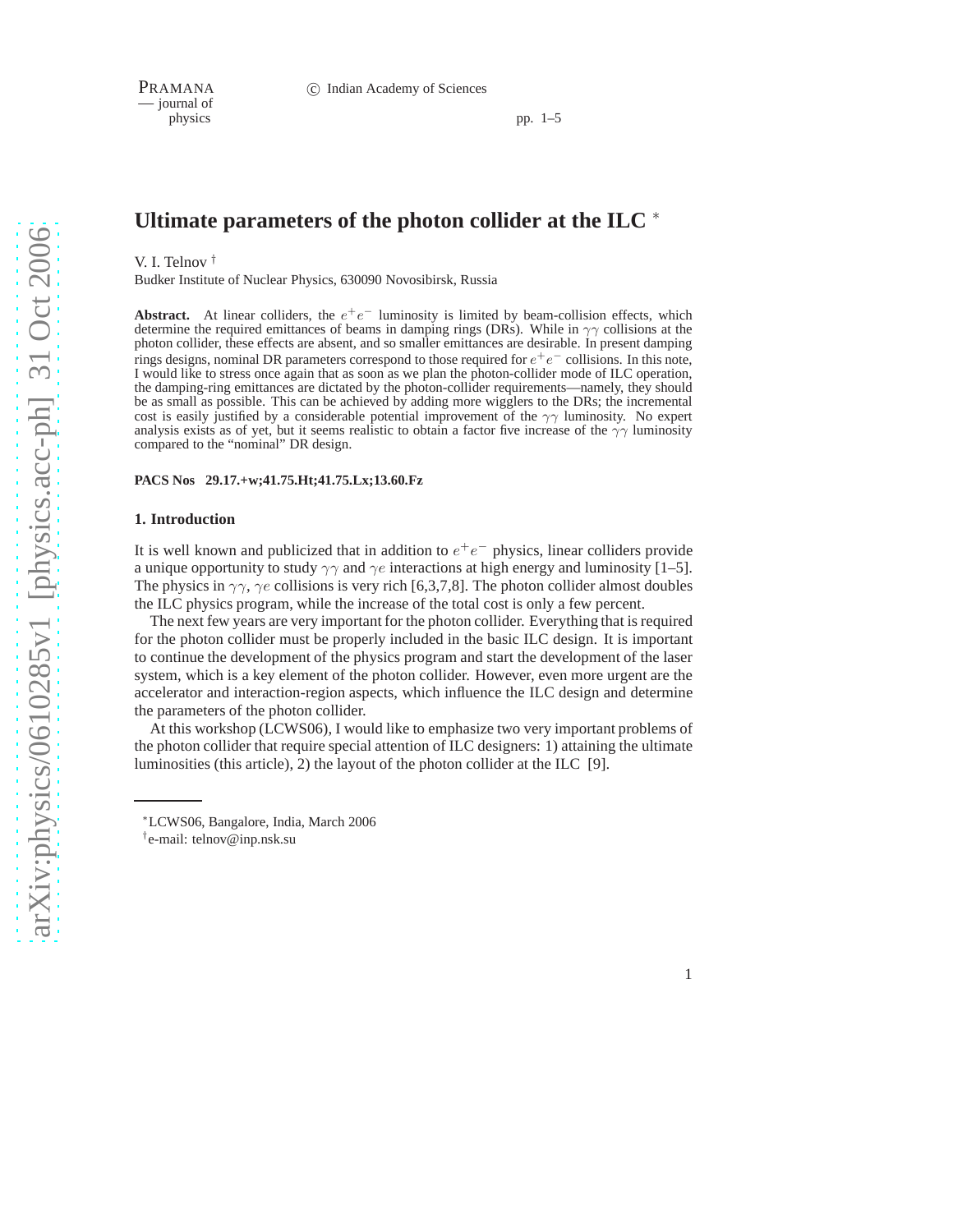# **2. Towards high** γγ, γe **luminosities**

The  $\gamma\gamma$  luminosity at the photon collider at ILC energies is determined by the geometric luminosity of electron beams [10,11,3]. There is an approximate general rule: the luminosity in the high-energy part of spectrum  $L_{\gamma\gamma} \sim 0.1 L_{\text{geom}}$ , where  $L_{\text{geom}} =$  $N^2\nu\gamma/4\pi\sqrt{\epsilon_{nx}\epsilon_{ny}\beta_x\beta_y}$ . Compared to the  $e^+e^-$  case, where the minimum transverse beam sizes are determined by beamstrahlung and beam instability, the photon collider needs a smaller product of horizontal and vertical emittances and a smaller horizontal betafunction.

The "nominal" (for  $e^+e^-$ ) ILC beam parameters are:  $N = 2 \times 10^{10}$ ,  $\sigma_z = 0.3$  mm,  $\nu = 14100$  Hz,  $\epsilon_{nx} = 10^{-5}$  m,  $\epsilon_{ny} = 4 \times 10^{-8}$  m. Obtaining  $\beta_y \sim \sigma_z = 0.3$  mm is not a problem, while the minimum value of the horizontal  $\beta$ –function is restricted by chromo-geometric aberrations in the final-focus system [3]. For the above emittances, the limit on the effective horizontal beta-function is about 5 mm [12,15]. The expected  $\gamma\gamma$ luminosity  $L_{\gamma\gamma}(z > 0.8z_m) \sim 3.5 \times 10^{33} \text{ cm}^{-2} \text{s}^{-1} \sim 0.17 L_{e^+e^-}$  (here the nominal  $L_{e^+e^-} = 2 \times 10^{34} \text{ cm}^{-2} \text{s}^{-1}$ ) [12]. Taking into account that cross sections in  $\gamma \gamma$  are larger than those in  $e^+e^-$  collisions by one order of magnitude, the number of events will be somewhat larger than in  $e^+e^-$  collisions even for the "nominal" case.

The above  $\gamma\gamma$  luminosity corresponds to the beam parameters optimized for the  $e^+e^$ collisions, where the luminosity is determined by collision effects. The photon collider has no such restriction and can work with much smaller beam sizes. The horizontal beam size at the considered parameters (in the  $\gamma\gamma$  case) is  $\sigma_x \approx 300$  nm, while the simulation shows that the photon collider at such energies can work even with  $\sigma_x \sim 10$  nm without fundamental limitations [10,11,3]. So, the nominal beam parameters are very far from the physics limits and we should do everything possible to minimize transverse beam sizes at the photon collider!

Note, the minimum  $\beta_x$  depends on the horizontal emittance: about 5 mm for the nominal emittance and 3.7 (2.2) mm for emittances reduced by a factor of 2 (4), respectively [15,12]. In the TESLA, emittances close to the latter case were considered:  $\epsilon_{nx} = 0.25 \times 10^{-5}, \epsilon_{ny} = 3 \times 10^{-8}$  m, which give the  $\gamma \gamma$  luminosity a factor of 3.5 higher!

The minimum emittances are determined by various physics effects in damping rings such as quantum fluctuations in synchrotron radiation and intra-beam scattering (IBS). The latter is the most difficult to overcome. Where is the limit? One of the possible ways to reduce emittances is decreasing the damping time by adding wigglers [14]. There are no detailed considerations by experts yet. There are many effects in damping rings, and one should believe only careful done studies. Nevertheless, I would like to make some rough estimates.

The equilibrium normalized emittance in the wiggler-dominated regime due to quantum fluctuations [13]

$$
\epsilon_{nx} \sim 3.3 \times 10^{-11} B_0^3(\mathbf{T}) \lambda_\mathbf{w}^2(\mathbf{cm}) \beta_x(\mathbf{m}) \mathbf{m},\tag{1}
$$

where  $\lambda_w$  is the wiggler period and  $B_0$  is the wiggler field (sin-like field). The damping time

$$
T_s = \frac{3m^2c^3}{r_e^2EB_0^2} = \frac{5.2 \times 10^{-3}}{E(\text{GeV})B_0^2(\text{T})} \text{ sec.}
$$
 (2)

2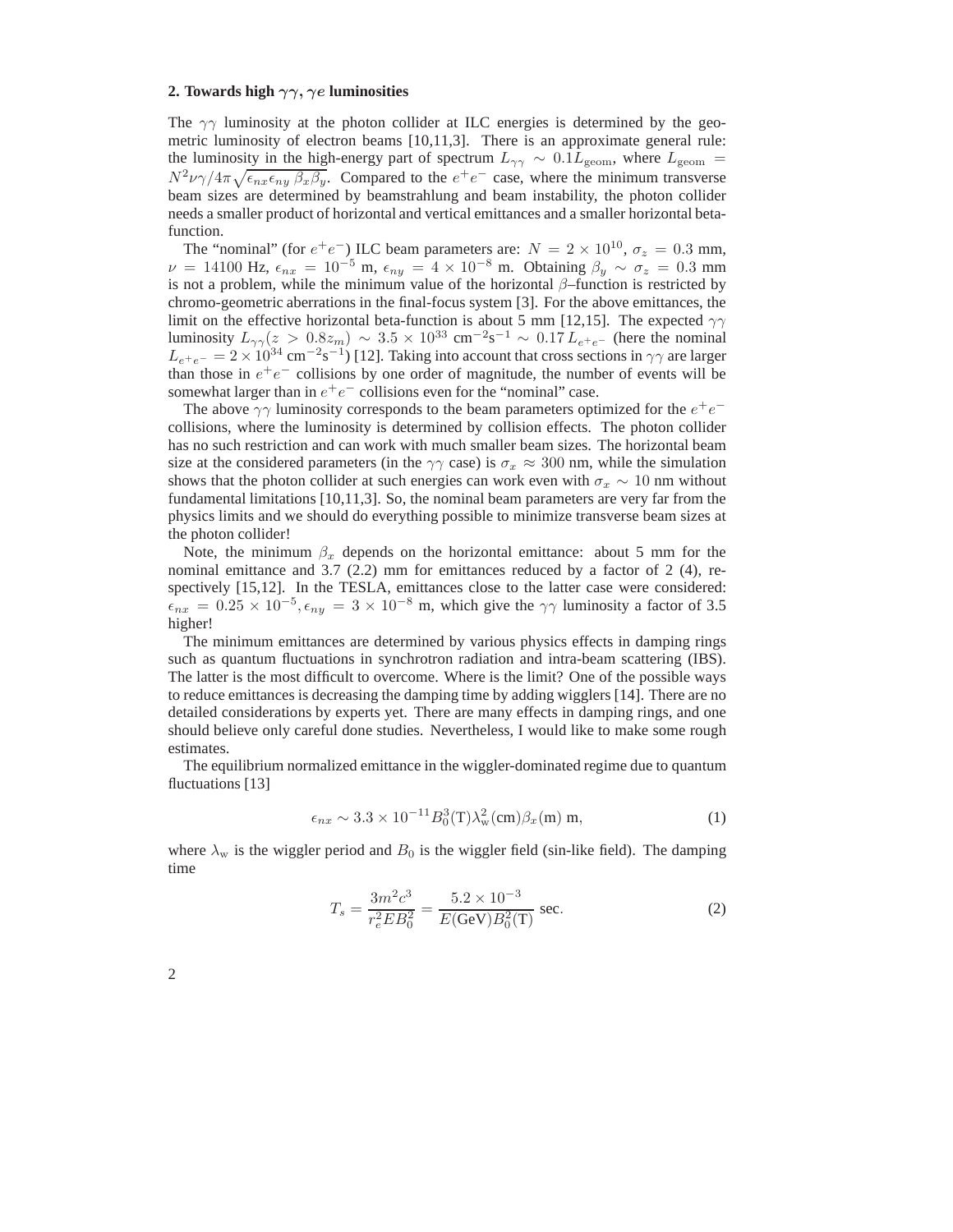If wigglers fill 1/3 of the DR, then for  $B_0 = 2$  T and  $E = 5$  GeV one gets  $T_s =$  $7.5 \times 10^{-4}$  sec, which is more than 20 times smaller than the damping time in present designs.

For  $\lambda_w = 10$  cm and  $\beta_x = 5$  m, the equilibrium normalized emittance due to synchrotron radiation is  $\epsilon_{nx} = 1.3 \times 10^{-7}$  m, which is 60 times smaller than the present nominal emittance. The vertical emittance will be much smaller as well.

The second effect limiting the emittance is the intra-beam scattering (IBS). The growth time for IBS at  $\epsilon_x/\epsilon_y = const$  depends on the emittances roughly as 1/T<sub>IBS</sub> ∼  $b/\epsilon_x^2$  [16,17], where b is a coefficient that depends on the DR structure and only slightly on  $\epsilon_x$ .

In presence of both synchrotron radiation and IBS, the emittance is damped as

$$
\frac{d\epsilon}{\epsilon} \approx -\frac{dt}{T_s} + \frac{\epsilon_s dt}{\epsilon T_s} + \frac{bdt}{\epsilon^2},\tag{3}
$$

where  $\epsilon \equiv \epsilon_x$ ,  $T_s$  is the radiation damping time,  $\epsilon_s$  the equilibrium emittance in the absence of IBS. This equation gives the equilibrium emittance in the presence of IBS:

$$
\epsilon_0 = \frac{\epsilon_s}{2} + \sqrt{\frac{\epsilon_s^2}{4} + bT_s}.\tag{4}
$$

In the present DR design, IBS adds about 20% to  $\epsilon_s$  [17] (i.e.,  $\epsilon_0 = 1.2\epsilon_s$ ), which gives  $bT_s \sim 0.25\epsilon_s^2$ . For the design with  $\epsilon_s \to 0$  (see above) and a shorter damping time,  $T_s^{\gamma}$ , the new equilibrium emittance in IBS dominated DR would be

$$
\epsilon' = \sqrt{bT'_s} \sim 0.5 \epsilon_s \sqrt{\frac{T'_s}{T_s}},\tag{5}
$$

where the latter equality is valid only for the example above. If we decrease the damping time by factor of 5, the resulting emittance

$$
\epsilon'/\epsilon_0 \sim 0.19. \tag{6}
$$

So, it would seem that there are a lot of resources for decreasing the damping time and thus decreasing emittances in x, y directions, as well as  $\beta_x$ . Until  $\beta_{x,y} > \sigma_z$  (the hour-glass effect) and  $\sigma_y > 1$  nm [18] there is a strong dependence of the luminosity on emittances  $(L \propto 1/\sqrt{\epsilon_{nx} \epsilon_{ny} \beta_x, \beta_y})$ . The decrease of the damping time will need more RF peak power, but this problem is solvable. The tune shift due to the beam space charge may be not important due to strong damping.

Let us assume, as an optimistic goal, a reduction (compared to the nominal beam parameters) of  $\epsilon_{nx}$  by a factor of 6,  $\epsilon_{ny}$  by a factor of 4, and  $\beta_x$  down to 1.7 mm (which is possible for such emittances). Then, one can have the following parameters for the photon collider:  $N = 2 \times 10^{10}$ ,  $\nu = 14$  kHz,  $\epsilon_{nx} = 1.5 \times 10^{-6}$  m,  $\epsilon_{ny} = 1. \times 10^{-8}$  m,  $\beta_x = 1.7$  mm,  $\beta_y = 0.3$  mm, the distance between interaction and conversion regions is 1 mm,  $\sigma_x = 72$  nm,  $\sigma_y = 2.5$  nm,  $L_{\text{geom}} = 2.5 \times 10^{35}$ ,  $L_{\gamma\gamma}(z > 0.8z_m) \sim 2.5 \times 10^{34}$ cm<sup>-2</sup>s<sup>-1</sup> ~ 1.25 $L_{e^+e^-}$ , nomin. The resulting  $\gamma\gamma$  luminosity is larger than at the nominal beam parameters by a factor of 7. This is very attractive and needs a serious consideration by DR experts !

3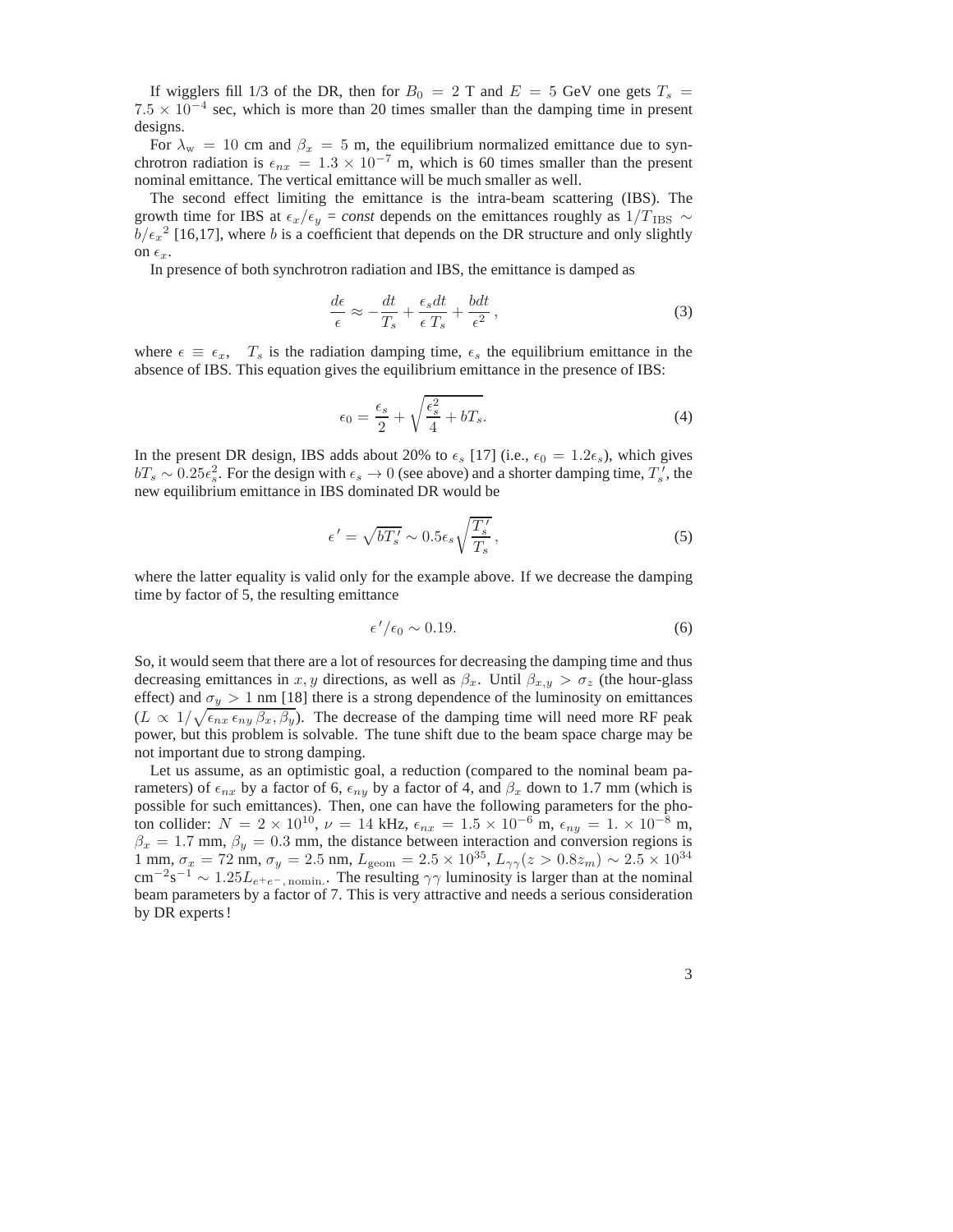The (interesting) event rate in  $\gamma\gamma$  collisions will be higher than in  $e^+e^-$  by one order of magnitude. This opens new possibilities, such as the study of Higgs self-coupling in  $\gamma\gamma$ collisions just above the  $\gamma\gamma \to hh$  threshold [19].

Figure 1 shows simulated luminosity spectra for these parameters. All important effects are taken into account. In the figure on the right, only one of the electron beams is converted to photons, it is more preferable for  $\gamma e$  studies due to easier luminosity measurement [20] and smaller backgrounds. The corresponding luminosities  $L_{\gamma\gamma}(z > 0.8z_m) \sim 2.5 \times 10^{34}$ cm<sup>-2</sup>s<sup>-1</sup>,  $L_{\gamma e}(z > 0.8z_m) \sim 2. \times 10^{34}$  cm<sup>-2</sup>s<sup>-1</sup>. By increasing the distance between the



**Figure 1.**  $\gamma\gamma$ ,  $\gamma e$  luminosity spectra, left: both beams are converted to photons; right: only one beam is converted to photons. See parameters in the text.

conversion and interaction regions, one can obtain a much more monochromatic luminosity spectrum with reduced luminosity for study of QCD processes [21].

I want to stress again that parameters of the ILC damping rings are dictated not by  $e^+e^-,$ but by  $\gamma\gamma$  collisions and a decision on the DR design should be based on the dependence  $L_{\gamma\gamma} = f(DR \text{ cost})$ . It could be that the increase of the  $\gamma\gamma$  luminosity by a factor of 7, as suggested above, is too difficult, but even a 3–5 times improvement will be very useful. This is a very important and urgent task !

One more remark. The photon collider does not need positrons, so one can consider a scheme without damping rings at all. Unfortunately, the product of emittances in polarized electron guns is larger than in damping rings, though progress is possible. A more radical improvement can be provided by the laser cooling [22,23], where intense laser beams are used instead of wigglers. In this case, the cooling process is very fast, there is no IBS, etc. Preliminary estimates show that the  $\gamma\gamma$  luminosity can be increased by a factor of 30. However, it is too early to consider this method seriously, but it should be kept in mind for the seconds stage of the photon collider, the " $\gamma\gamma$  factory".

## **3. Conclusion**

In summary, in order to have a high luminosity at the photon collider, damping rings with emittances much smaller than for  $e^+e^-$  are required. No serious study has been done yet. It is not excluded that optimized wiggler-dominated storage rings would allow a  $\gamma\gamma$